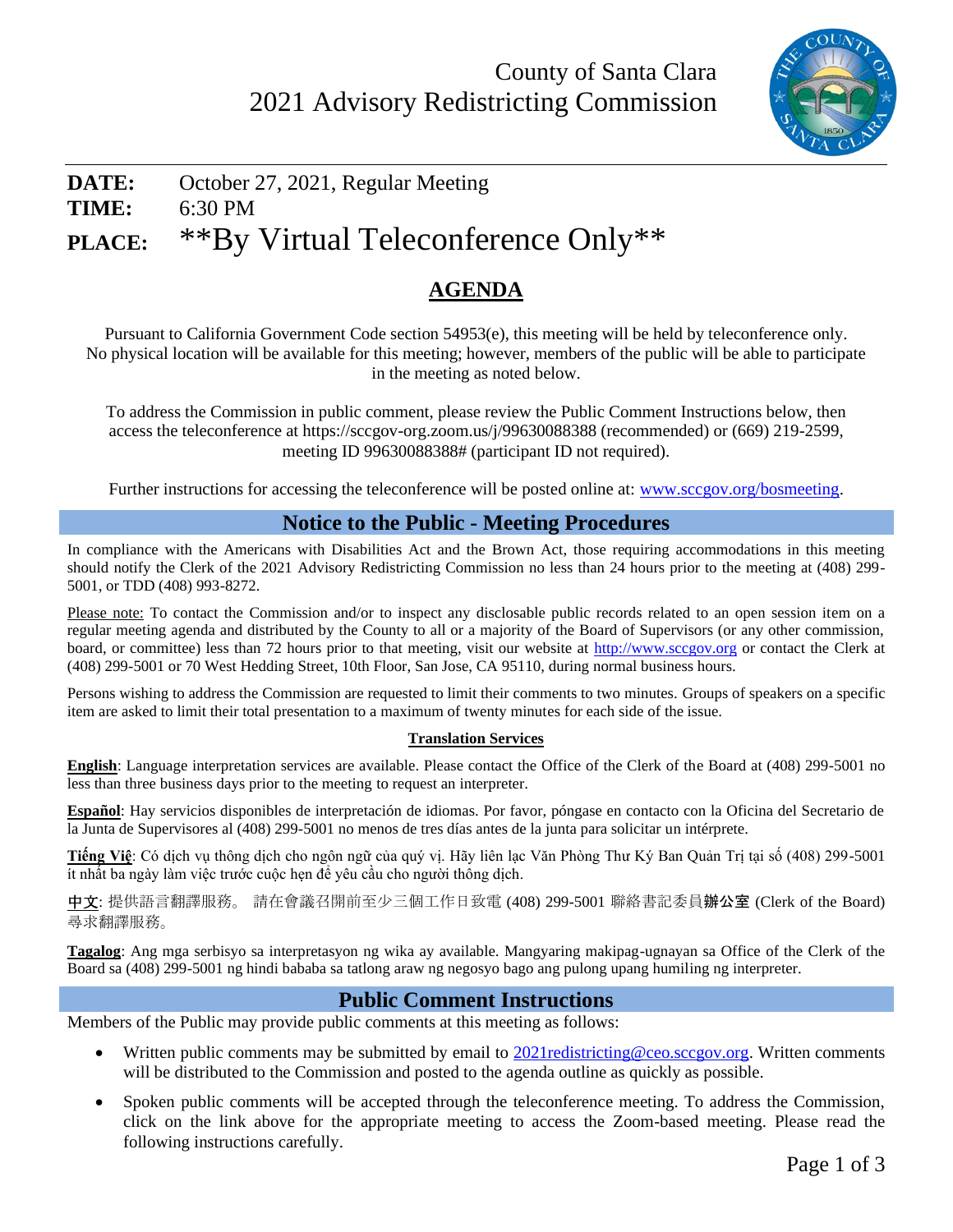- 1. You may download the Zoom client or connect to the meeting in-browser. If using your browser, make sure you are using a current, up-to-date browser: Chrome 30+, Firefox 27+, Microsoft Edge 12+, Safari 7+. Certain functionality may be disabled in older browsers including Internet Explorer.
- 2. You will be asked to enter an email address and name. The Clerk requests that you identify yourself by name as this will be visible online and will be used to notify you that it is your turn to speak.
- 3. When the Chairperson calls for the item on which you wish to speak, click on "raise hand." The Clerk will activate and unmute speakers in turn. Speakers will be notified shortly before they are called to speak. (Call in attendees press \*9 to request to speak, and \*6 to unmute when prompted.)
- 4. When called to speak, please limit your remarks to the time limit allotted.

#### **Opening**

#### 1. Roll Call.

2. Public Comment.

This item is reserved for persons desiring to address the Commission on any matter not on this agenda. Members of the public who wish to address the Commission on any item not listed on the agenda should request to speak at this time. Individuals will be called to speak in turn.

Speakers are limited to the following: three minutes if the Chairperson or designee determines that five or fewer persons wish to address the Commission; two minutes if the Chairperson or designee determines that between six and fourteen persons wish to address the Commission; and one minute if the Chairperson or designee determines that fifteen or more person wish to address the Commission.

The law does not permit Commission action or extended discussion of any item not on the agenda except under special circumstances. If Commission action is requested, the Commission may place the matter on a future agenda. Statements that require a response may be referred to staff for reply in writing.

3. Approve Consent Calendar and changes to the Commission's Agenda.

Items removed from the Consent Calendar will be considered at the end of the regular agenda for discussion. The Commission may also add items on the regular agenda to the Consent Calendar.

Notice to the public: There is no separate discussion of Consent Calendar items, and the recommended actions are voted on in one motion. If an item is approved on the consent vote, the specific action recommended by staff is adopted. Members of the public who wish to address the Commission on Consent Calendar items should comment under this item. Each speaker is limited to two minutes total.

### **Regular Agenda - Items for Discussion**

4. Consider recommendations relating to draft Supervisorial District maps and recommendations to the Board of Supervisors. (ID# 108130)

Possible action:

- a. Receive report from the Office of the County Executive, Office of the County Counsel, and Redistricting Partners.
- b. Review draft Supervisorial District maps.
- c. Discuss and approve draft Supervisorial District maps for recommendation to the Board of Supervisors.